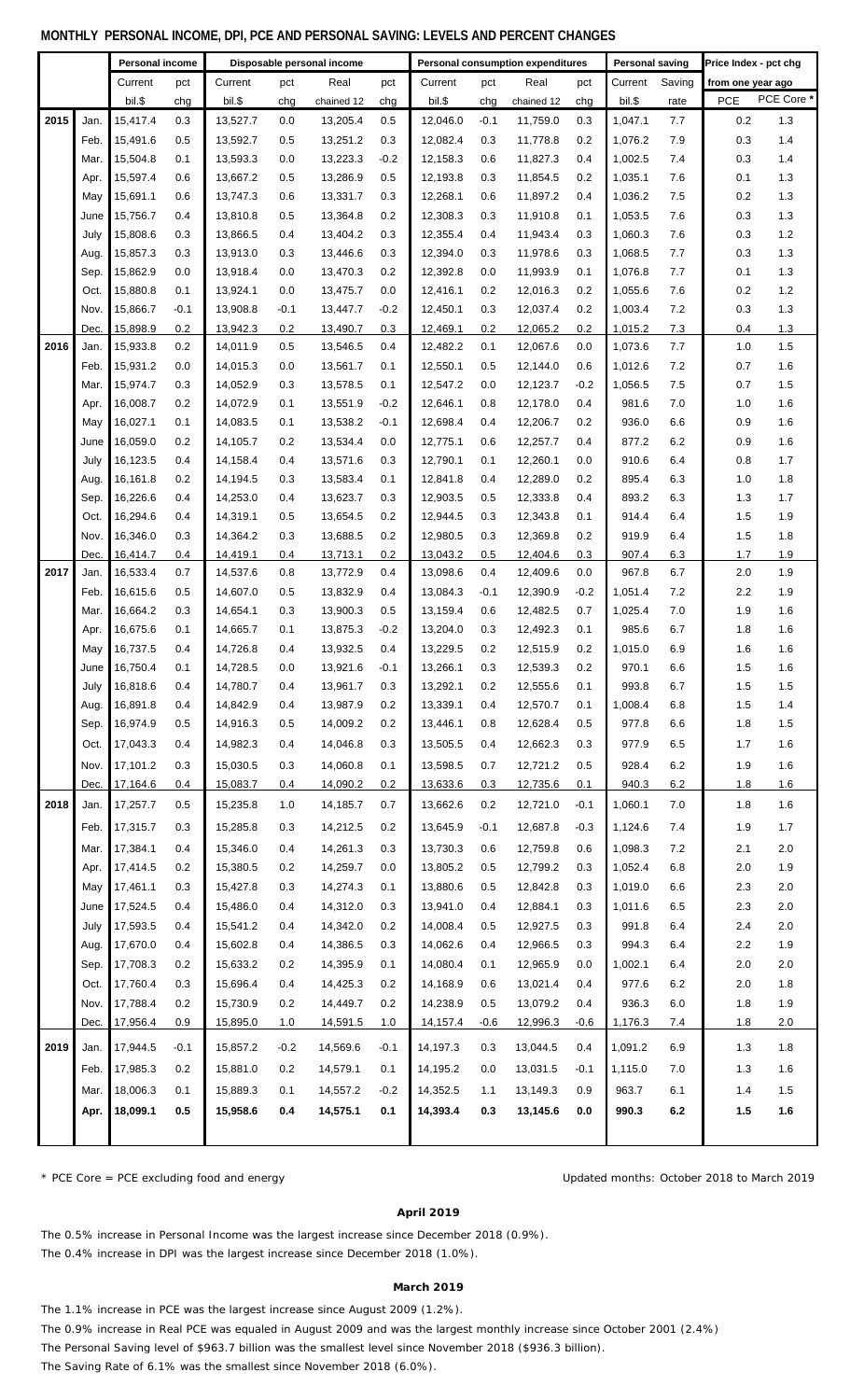# **MONTHLY PERSONAL INCOME, DPI, PCE AND PERSONAL SAVING: LEVELS AND PERCENT CHANGES**

|      |      | Personal income<br>Disposable personal income |        |          |        |            |        | Personal consumption expenditures |        | <b>Personal saving</b> |        | Price Index - pct chg |        |       |                   |  |
|------|------|-----------------------------------------------|--------|----------|--------|------------|--------|-----------------------------------|--------|------------------------|--------|-----------------------|--------|-------|-------------------|--|
|      |      | Current                                       | pct    | Current  | pct    | Real       | pct    | Current                           | pct    | Real                   | pct    | Current               | Saving |       | from one year ago |  |
|      |      | bil.\$                                        |        | bil.\$   | chg    | chained 12 | chg    | bil.\$                            |        | chained 12             | chg    | bil.\$                | rate   | PCE   | PCE Core *        |  |
|      |      |                                               | chg    |          |        |            |        |                                   | chg    |                        |        |                       |        |       |                   |  |
| 2010 | Jan. | 12,264.2                                      | 0.6    | 11,070.4 | 0.2    | 11,608.6   | 0.0    | 10,001.8                          | 0.0    | 10,488.1               | $-0.2$ | 674.2                 | 6.1    | 2.4   | 1.7               |  |
|      | Feb. | 12,254.8                                      | $-0.1$ | 11,066.5 | 0.0    | 11,606.4   | 0.0    | 10,030.6                          | 0.3    | 10,519.9               | 0.3    | 641.6                 | 5.8    | 2.1   | 1.7               |  |
|      | Mar. | 12,308.6                                      | 0.4    | 11,116.3 | 0.4    | 11,644.3   | 0.3    | 10,089.1                          | 0.6    | 10,568.3               | 0.5    | 634.2                 | 5.7    | 2.3   | 1.7               |  |
|      | Apr. | 12,414.3                                      | 0.9    | 11,213.5 | 0.9    | 11,741.3   | 0.8    | 10,112.9                          | 0.2    | 10,588.9               | 0.2    | 714.1                 | 6.4    | 2.2   | 1.5               |  |
|      | May  | 12,520.9                                      | 0.9    | 11,306.0 | 0.8    | 11,835.7   | 0.8    | 10,131.0                          | 0.2    | 10,605.6               | 0.2    | 789.3                 | 7.0    | 2.1   | 1.5               |  |
|      | June | 12,542.8                                      | 0.2    | 11,319.7 | 0.1    | 11,856.6   | 0.2    | 10,151.4                          | 0.2    | 10,632.9               | 0.3    | 780.9                 | 6.9    | 1.5   | 1.4               |  |
|      | July | 12,590.6                                      | 0.4    | 11,348.2 | 0.3    | 11,876.2   | 0.2    | 10,184.7                          | 0.3    | 10,658.6               | 0.2    | 775.6                 | 6.8    | 1.5   | 1.4               |  |
|      | Aug. | 12,653.7                                      | 0.5    | 11,396.3 | 0.4    | 11,910.7   | 0.3    | 10,228.2                          | 0.4    | 10,689.8               | 0.3    | 782.7                 | 6.9    | 1.4   | 1.3               |  |
|      | Sep. | 12,663.7                                      | 0.1    | 11,395.7 | 0.0    | 11,899.0   | $-0.1$ | 10,249.0                          | 0.2    | 10,701.6               | 0.1    | 764.3                 | 6.7    | 1.3   | $1.2$             |  |
|      | Oct. | 12,725.5                                      | 0.5    | 11,446.1 | 0.4    | 11,916.3   | 0.1    | 10,304.7                          | 0.5    | 10,728.0               | 0.2    | 756.6                 | 6.6    | $1.2$ | 0.9               |  |
|      | Nov. | 12,780.0                                      | 0.4    | 11,493.0 | 0.4    | 11,942.6   | 0.2    | 10,354.7                          | 0.5    | 10,759.8               | 0.3    | 753.5                 | 6.6    | $1.2$ | 0.9               |  |
|      | Dec. | 12,900.2                                      | 0.9    | 11,600.4 | 0.9    | 12,026.9   | 0.7    | 10,392.1                          | 0.4    | 10,774.2               | 0.1    | 823.4                 | 7.1    | 1.3   | 0.9               |  |
| 2011 | Jan. | 13,104.4                                      | 1.6    | 11,686.4 | 0.7    | 12,076.4   | 0.4    | 10,435.5                          | 0.4    | 10,783.7               | 0.1    | 869.6                 | 7.4    | 1.5   | 1.0               |  |
|      | Feb. | 13,176.1                                      | 0.5    | 11,749.2 | 0.5    | 12,106.2   | 0.2    | 10,470.1                          | 0.3    | 10,788.2               | 0.0    | 898.7                 | 7.6    | 1.8   | 1.1               |  |
|      | Mar. | 13,194.2                                      | 0.1    | 11,760.7 | 0.1    | 12,069.3   | $-0.3$ | 10,550.5                          | 0.8    | 10,827.3               | 0.4    | 828.7                 | 7.0    | 2.1   | 1.2               |  |
|      | Apr. | 13,226.3                                      | 0.2    | 11,788.3 | 0.2    | 12,047.0   | $-0.2$ | 10,587.6                          | 0.4    | 10,820.0               | $-0.1$ | 816.5                 | 6.9    | 2.5   | 1.4               |  |
|      | May  | 13,255.6                                      | 0.2    | 11,812.1 | 0.2    | 12,034.6   | $-0.1$ | 10,612.0                          | 0.2    | 10,811.9               | $-0.1$ | 817.1                 | 6.9    | 2.7   | 1.5               |  |
|      | June | 13,319.9                                      | 0.5    | 11,865.4 | 0.5    | 12,091.0   | 0.5    | 10,636.8                          | 0.2    | 10,839.0               | 0.3    | 849.3                 | 7.2    | 2.8   | 1.6               |  |
|      |      |                                               |        |          |        |            |        |                                   |        |                        |        |                       |        |       |                   |  |
|      | July | 13,391.0                                      | 0.5    | 11,922.0 | 0.5    | 12,126.4   | 0.3    | 10,677.5                          | 0.4    | 10,860.6               | 0.2    | 865.1                 | 7.3    | 2.9   | 1.7               |  |
|      | Aug. | 13,409.0                                      | 0.1    | 11,937.8 | 0.1    | 12,113.1   | $-0.1$ | 10,700.6                          | 0.2    | 10,857.7               | 0.0    | 855.5                 | 7.2    | 3.0   | 1.9               |  |
|      | Sep. | 13,406.1                                      | 0.0    | 11,933.7 | 0.0    | 12,091.2   | $-0.2$ | 10,738.1                          | 0.4    | 10,879.8               | 0.2    | 809.4                 | 6.8    | 3.1   | 1.9               |  |
|      | Oct. | 13,423.3                                      | 0.1    | 11,955.8 | 0.2    | 12,112.8   | 0.2    | 10,753.1                          | 0.1    | 10,894.4               | 0.1    | 814.8                 | 6.8    | 2.8   | 1.8               |  |
|      | Nov. | 13,442.9                                      | 0.1    | 11,978.1 | 0.2    | 12,110.5   | 0.0    | 10,759.5                          | 0.1    | 10,878.4               | $-0.1$ | 832.9                 | 7.0    | 2.8   | 1.9               |  |
|      | Dec. | 13,572.4                                      | 1.0    | 12,093.6 | 1.0    | 12,220.2   | 0.9    | 10,772.2                          | 0.1    | 10,884.9               | 0.1    | 940.5                 | 7.8    | 2.6   | 2.1               |  |
| 2012 | Jan. | 13,682.5                                      | 0.8    | 12,227.0 | 1.1    | 12,311.0   | 0.7    | 10,862.1                          | 0.8    | 10,936.7               | 0.5    | 983.7                 | 8.0    | 2.6   | 2.1               |  |
|      | Feb. | 13,799.6                                      | 0.9    | 12,330.3 | 0.8    | 12,385.4   | 0.6    | 10,953.5                          | 0.8    | 11,002.4               | 0.6    | 991.5                 | 8.0    | 2.6   | 2.1               |  |
|      | Mar. | 13,874.9                                      | 0.5    | 12,396.4 | 0.5    | 12,429.3   | 0.4    | 10,951.8                          | 0.0    | 10,980.8               | $-0.2$ | 1,051.5               | 8.5    | 2.4   | 2.1               |  |
|      | Apr. | 13,945.8                                      | 0.5    | 12.461.1 | 0.5    | 12,477.1   | 0.4    | 10,979.7                          | 0.3    | 10,993.9               | 0.1    | 1,088.9               | 8.7    | 2.1   | 2.0               |  |
|      | May  | 13,941.5                                      | 0.0    | 12,456.8 | 0.0    | 12,487.5   | 0.1    | 10,968.6                          | $-0.1$ | 10,995.6               | 0.0    | 1,098.9               | 8.8    | 1.6   | 1.9               |  |
|      | June | 13,953.2                                      | 0.1    | 12,461.2 | 0.0    | 12,498.7   | 0.1    | 10,946.3                          | $-0.2$ | 10,979.2               | $-0.1$ | 1,130.7               | 9.1    | 1.6   | 1.9               |  |
|      | July | 13,872.7                                      | $-0.6$ | 12,377.4 | $-0.7$ | 12,410.1   | $-0.7$ | 10,977.2                          | 0.3    | 11,006.2               | 0.2    | 1,019.4               | 8.2    | 1.4   | 1.8               |  |
|      | Aug. | 13,877.0                                      | 0.0    | 12,371.2 | $-0.1$ | 12,362.6   | $-0.4$ | 11,004.1                          | 0.2    | 10,996.5               | $-0.1$ | 983.5                 | 8.0    | 1.5   | 1.7               |  |
|      | Sep. | 13,996.6                                      | 0.9    | 12,469.3 | 0.8    | 12,422.5   | 0.5    | 11,061.5                          | 0.5    | 11,019.9               | 0.2    | 1,021.2               | 8.2    | 1.7   | 1.7               |  |
|      | Oct. | 14,141.4                                      | 1.0    | 12,600.4 | 1.1    | 12,516.4   | 0.8    | 11,099.8                          | 0.3    | 11,025.8               | 0.1    | 1,109.4               | 8.8    | 2.0   | 1.9               |  |
|      | Nov. | 14,335.4                                      | 1.4    | 12,769.7 | 1.3    | 12,693.1   | 1.4    | 11,136.8                          | 0.3    | 11,070.0               | 0.4    | 1,244.3               | 9.7    | 1.7   | 1.8               |  |
|      | Dec. | 14,701.1                                      | 2.6    | 13,093.6 | 2.5    | 13,016.3   | 2.5    | 11,140.5                          | 0.0    | 11,074.7               | 0.0    | 1,568.3               | 12.0   | 1.6   | 1.7               |  |
| 2013 | Jan. | 14,003.4                                      | $-4.7$ | 12,362.5 | $-5.6$ | 12,266.8   | $-5.8$ | 11,202.8                          | 0.6    | 11,116.1               | 0.4    | 776.2                 | 6.3    | 1.5   | 1.6               |  |
|      | Feb. | 13,994.1                                      | $-0.1$ | 12,345.3 | $-0.1$ | 12,205.2   | $-0.5$ | 11,239.6                          | 0.3    | 11,112.1               | 0.0    | 721.0                 | 5.8    | 1.6   | 1.6               |  |
|      | Mar. | 14,006.2                                      | 0.1    | 12,347.8 | 0.0    | 12,223.9   | 0.2    | 11,227.1                          | $-0.1$ | 11,114.4               | 0.0    | 732.6                 | 5.9    | 1.3   | $1.5$             |  |
|      | Apr. | 14,061.1                                      | 0.4    | 12,387.1 | 0.3    | 12,271.9   | 0.4    | 11,205.4                          | $-0.2$ | 11,101.2               | $-0.1$ | 792.3                 | 6.4    | 1.1   | $1.4$             |  |
|      | May  | 14,150.7                                      | 0.6    | 12,466.1 | 0.6    | 12,342.2   | 0.6    | 11,244.6                          | 0.4    | 11,132.9               | 0.3    | 834.9                 | 6.7    | 1.3   | $1.4$             |  |
|      | June | 14,193.1                                      | 0.3    | 12,506.2 | 0.3    | 12,355.0   | 0.1    | 11,268.8                          | 0.2    | 11,132.5               | 0.0    | 855.8                 | 6.8    | 1.5   | $1.5$             |  |
|      | July | 14,181.0                                      | $-0.1$ | 12,507.9 | 0.0    | 12,341.5   | $-0.1$ | 11,296.7                          | 0.2    | 11,146.4               | 0.1    | 828.8                 | 6.6    | 1.6   | $1.5$             |  |
|      | Aug. | 14,227.8                                      | 0.3    | 12,554.4 | 0.4    | 12,368.7   | 0.2    | 11,329.2                          | 0.3    | 11,161.7               | 0.1    | 840.0                 | 6.7    | 1.4   | 1.6               |  |
|      | Sep. | 14,287.2                                      | 0.4    | 12,610.3 | 0.4    | 12,418.7   | 0.4    | 11,366.9                          | 0.3    | 11,194.2               | 0.3    | 853.8                 | 6.8    | 1.2   | 1.6               |  |
|      | Oct. | 14,279.6                                      | $-0.1$ | 12,597.6 | $-0.1$ | 12,386.0   | $-0.3$ | 11,419.8                          | 0.5    | 11,228.0               | 0.3    | 787.7                 | 6.3    | 1.0   | $1.5$             |  |
|      | Nov. | 14,354.2                                      | 0.5    | 12,656.7 | 0.5    | 12,425.3   | 0.3    | 11,487.6                          | 0.6    | 11,277.7               | 0.4    | 779.3                 | 6.2    | 1.3   | 1.6               |  |
|      | Dec. | 14,434.6                                      | 0.6    | 12,721.3 | 0.5    | 12,464.3   | 0.3    | 11,517.9                          | 0.3    | 11,285.3               | 0.1    | 813.9                 | 6.4    | 1.5   | 1.6               |  |
| 2014 | Jan. | 14,550.4                                      | 0.8    | 12,815.7 | 0.7    | 12,532.0   | 0.5    | 11,512.5                          | 0.0    | 11,257.6               | $-0.2$ | 905.9                 | 7.1    | 1.5   | 1.5               |  |
|      |      |                                               |        | 12,908.1 |        |            |        |                                   |        |                        |        | 940.5                 |        |       |                   |  |
|      | Feb. | 14,657.9                                      | 0.7    |          | 0.7    | 12,618.0   | 0.7    | 11,566.2                          | 0.5    | 11,306.2               | 0.4    |                       | 7.3    | 1.1   | 1.5               |  |
|      | Mar. | 14,772.2                                      | 0.8    | 13,011.8 | 0.8    | 12,693.3   | 0.6    | 11,643.0                          | 0.7    | 11,358.0               | 0.5    | 964.7                 | 7.4    | 1.5   | 1.6               |  |
|      | Apr. | 14,829.0                                      | 0.4    | 13,071.8 | 0.5    | 12,725.5   | 0.3    | 11,702.6                          | 0.5    | 11,392.6               | 0.3    | 962.9                 | 7.4    | 1.8   | $1.7$             |  |
|      | May  | 14,885.3                                      | 0.4    | 13,126.8 | 0.4    | 12,760.6   | 0.3    | 11,748.4                          | 0.4    | 11,420.6               | 0.2    | 972.1                 | 7.4    | 1.8   | $1.7$             |  |
|      | June | 14,963.1                                      | 0.5    | 13,196.0 | 0.5    | 12,811.7   | 0.4    | 11,817.0                          | 0.6    | 11,472.9               | 0.5    | 973.5                 | 7.4    | 1.8   | $1.7$             |  |
|      | July | 15,044.6                                      | 0.5    | 13,262.0 | 0.5    | 12,854.8   | 0.3    | 11,860.5                          | 0.4    | 11,496.4               | 0.2    | 991.6                 | 7.5    | 1.8   | 1.8               |  |
|      | Aug. | 15,123.1                                      | 0.5    | 13,323.3 | 0.5    | 12,915.5   | 0.5    | 11,944.3                          | 0.7    | 11,578.7               | 0.7    | 965.2                 | 7.2    | 1.6   | $1.7\,$           |  |
|      | Sep. | 15,175.5                                      | 0.3    | 13,363.7 | 0.3    | 12,950.4   | 0.3    | 11,957.4                          | 0.1    | 11,587.5               | 0.1    | 986.9                 | 7.4    | 1.6   | $1.7$             |  |
|      | Oct. | 15,236.4                                      | 0.4    | 13,412.9 | 0.4    | 13,001.2   | 0.4    | 12,023.0                          | 0.5    | 11,654.0               | 0.6    | 965.7                 | 7.2    | 1.4   | 1.6               |  |
|      | Nov. | 15,298.3                                      | 0.4    | 13,461.9 | 0.4    | 13,055.5   | 0.4    | 12,051.4                          | 0.2    | 11,687.6               | 0.3    | 983.5                 | 7.3    | 1.2   | $1.5$             |  |
|      | Dec. | 15,366.0                                      | 0.4    | 13,522.6 | 0.5    | 13,138.9   | 0.6    | 12,062.0                          | 0.1    | 11,719.8               | 0.3    | 1,031.3               | 7.6    | 0.8   | $1.5$             |  |

\* PCE Core = PCE excluding food and energy